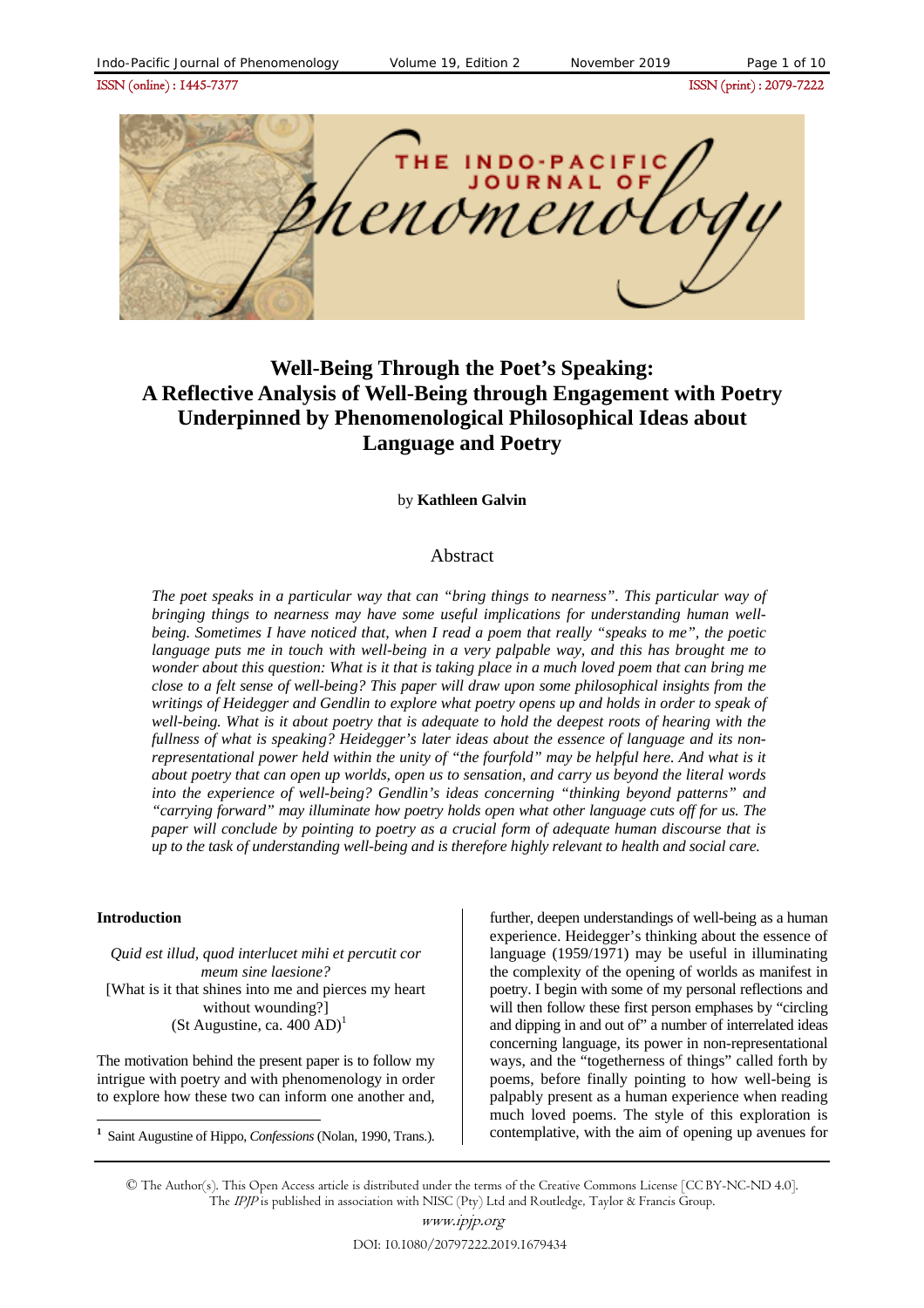further exploration in phenomenology, in psychology, and in social science, pointing to the relevance of philosophical ideas for practice disciplines. At times, some of the ideas drawn upon may be obscure and even seem overly complex, but it is hoped that application to the first person perspective with illustration through particular poems may open up novel scholarly directions and questions about human experience and our understanding of it.

The focus of what follows is an attempt to answer the following questions: What it is about relationship with a poem that "harkens" to well-being? And how do poets in their particular form of speaking tell us more about the human experience of well-being than does the more partial view of a psychological focus on "the inner world"? These questions strike at the heart of ideas about objective well-being and subjective well-being, and it is my hope that this paper may point to some fruitful touchstones for contemporary phenomenological projects that draw on foundational insights from the literature on phenomenological philosophy. In this endeavour, I look back to a philosophical heritage for human science, namely phenomenological philosophy, and firmly stand on the ground that is there, in an attempt to take forward intriguing philosophical ideas in contemporary ways for a range of disciplines.

So, in going back and forth between foundational ideas and contemporary possibilities, the paper proceeds in a kind of circling, raising questions that form a focus for reflecting on the particular way in which poetry works to bring things to nearness and considering what useful implications this might have for promoting human wellbeing. On the way, my reflections will circle the following:

- How "the togetherness of things" is a kind of wellbeing;
- Why Heidegger's writings are an important foundation, his beginning place of possibility in the structure of Being and the relationship between beings and Being;
- The fullness of "the fourfold" (Heidegger's ontology) and the openness of receptiveness to what a poem summons makes a particular relational space where there is a possibility of "an eventing", which is a resounding, and a "harkening";
- Heidegger's (1959/1971a, 1959/1971b) thinking about the essence of language;
- What it is about relationship with a poem that harkens to well-being;
- How "entry to the implicit" (Gendlin, 2004) and embodied relational understanding (Todres, 2007) offer insight into the experience of resonance;
- That there are things we might learn from the poets as social and human scientists.

#### **Bringing Things to Nearness: Personal Reflections**

I have often been struck by how some poems, many poems, put me in touch with a sense of well-being in a very palpable way. Sometimes I have noticed that, when reading a poem, and when it really strikes me, the poetic language I am engaged with creates *a felt sense* that is much bigger and much more complex than the poetic language in itself. This has brought me to wonder about this question: What is going on in a poem that can bring me close to a felt sense of well-being? Something is brought to nearness that is opened by the poetic language and yet is much more complex than merely represented by the language and the precise words. Yes, poems indeed open up worlds, open up sensations, and can carry one beyond literal words. But, more than this, poetry seems to have the capacity to hold the deepest roots of hearing with the fullness of what comes in order to speak of well-being. What is it about poetry that is adequate to do this? And here I turn to some of Heidegger's insights that may be helpful in exploring these questions.

#### **What is Bringing Me Close to a Palpable Sense of Well-Being?**

When reading poetry, silently, the words *carry more than words can say*: they open up a particular tone or rhythm that powerfully carries "sounds". There is, in this silence, a palpable something that is deeper than the words in themselves; something happens that has the potential to bring the reader in touch with the deepest roots of hearing. All of this seems to concern something about non-representational speaking. More than sounds in themselves, this is not about literal sounds, or about reading aloud. Rather, in non-representational speaking a particular kind of resonance is made possible, which is named here as "my sounding". When such resonance occurs, I fall in love with the particular poem. I argue that the palpable sense of well-being brought to nearness through a much loved poem is due to more than merely symbols, images, expression, turn of word or phrase, alliteration or poetic device, although these are all important.

There is something about non-representational speaking as given by a poem that is more than the sounds, even though the sounds are important too. Something very radical happens in a poem that resonates; the poem makes possible *"my sounding"*, palpable as *a happening*, an event, a "re-sounding" that is filled with meaningful resonance and full of a sense of well-being. What is this event? To begin to explore what is going on to bring well-being to nearness through reading a resonant poem, I have found it helpful to draw on the unity of Heidegger's "fourfold" as a foundation (Critchley, 2004; Mitchell, 2015; Vycinas, 1969). Although a specialist place to begin, and perhaps for readers at first abstract and obscure, I have found myself intrigued

<sup>©</sup> The Author(s). This Open Access article is distributed under the terms of the Creative Commons License [CC BY-NC-ND 4.0]. The IPJP is published in association with NISC (Pty) Ltd and Routledge, Taylor & Francis Group.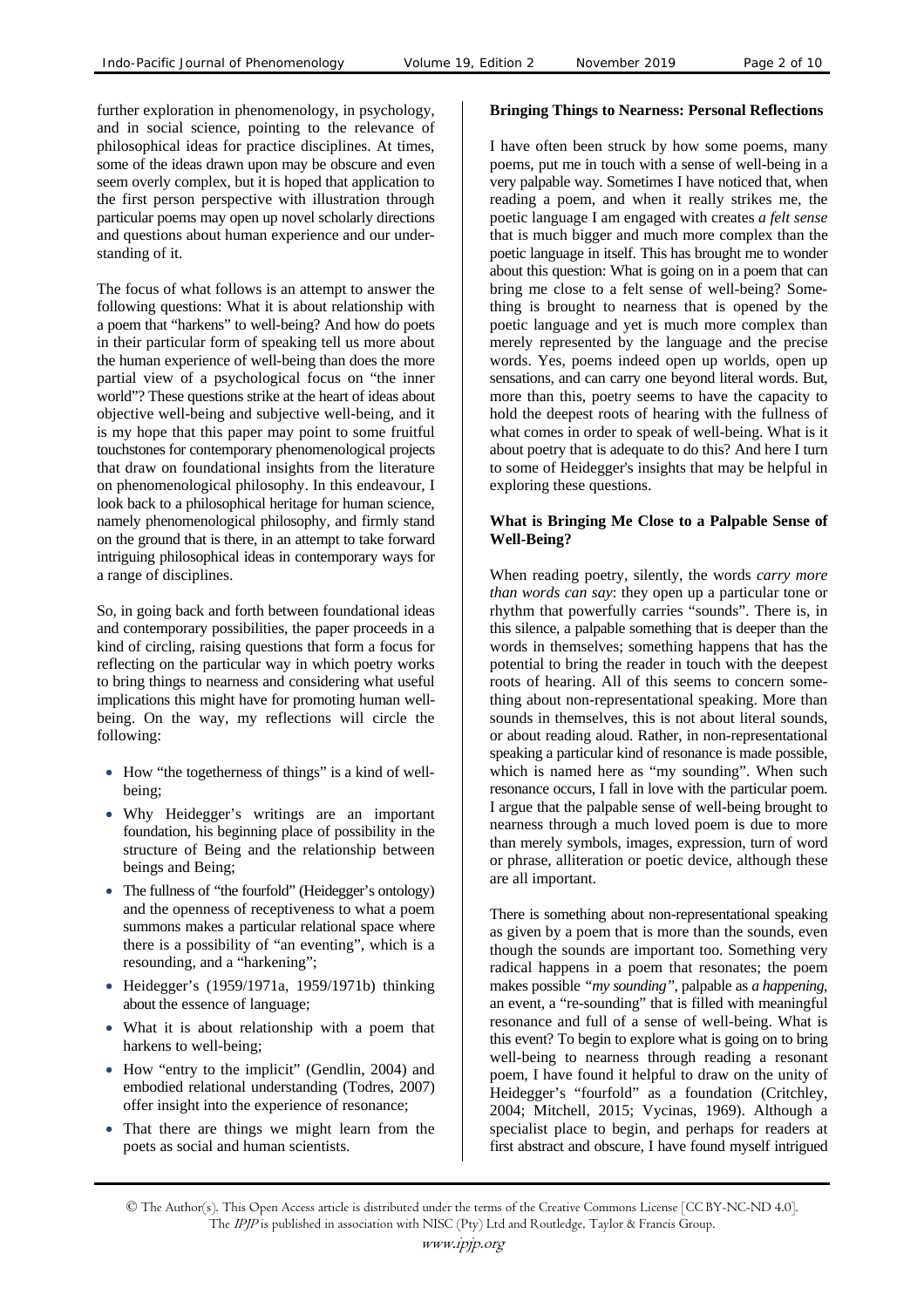by "the fourfold", and am particularly attracted to ideas articulated therein because I have not found anything else that better articulates the depths of the seamlessness of the lifeworld<sup>2</sup>, the creative tension that is implicit in mutual co-constitution, and which can speak so deeply of the complexities of differentiation and connection with profound historical continuities, to nature and to culture. This complexity is a requirement to do justice to *poetry meeting phenomenology.* What follows is a much distilled summary of "the fourfold", an idea that will be revisited as the paper proceeds.

## **Seamless Multiplicity: Gathered Through "The Fourfold"**

These four – "earth", "sky", "divinities" and "mortals", *the fourfold* – for Heidegger emerge from an eventing, or, put another way, a gathering or togetherness that is a kind of intersection. The *Event* (in this case, the poem, with me open to the poem's words and to what it is speaking as a sense of well-being given there) concerns a "fissuring forth" in four directions. Heidegger uses the metaphor of *a bridge* to illuminate the eventing/ gathering/togetherness intersection: "The bridge gathers to itself in *its own way* earth and sky, divinities and mortals" (Heidegger, 1951/1993, p. 355). According to Heidegger, the bridge therefore makes a site for the fourfold, making room for earth, sky, divinities and mortals. The bridge does not merely connect the river banks that are already there; rather, the banks *emerge*, one side set off against the other as the bridge crosses the expanse of water: "*the bridge reaches with ease and with powerful strength over the water and gathers the earth as a landscape around the water's flow, leaving the water to run its course*" (p. 355). The bridge stands upright, ready for storm or quiet, and, as Heidegger writes, "*even where it covers the stream, it holds its flow up to the sky by taking it for a moment under the vaulted gateway and then setting it free once more. The bridge grants mortals their way*" (p. 354). Metaphorised as a bridge, the gathering "vaults" over stream, estuary, deep mountain ravine, motorway network: "*the bridge gathers as a passage that crosses, before the divinities*" (p. 355), and the four – earth, sky, divinities and mortals – are held together and they are held apart. However, it is important to note that they are not four discrete parts of the world, nor do the four add together to make a fifth; rather, they each infer the other three, and they *stand together in tension*, at the same time apart and unified. We are not approaching these four elements as obscure or romantic symbols, but as metaphors that can open up nature, the depths of possibility, freedom, vulnerability, embodied limits, and deep continuities of being-in-theworld through past, present and into future, mythology, deep history and heritage, and to radical otherness, that

which is not us. These ideas reflect one of Heidegger's central tenets: that "World" is the interplay of the four and that to be-in-the-world is to stand in the openness of Being. Further, Heidegger's insights about the unity of the fourfold hold something important that is relevant to what goes on in a meaningful connection with a poem, and this also has to do with the essence of language.

#### **The Essence of Language: "Standing in Being"**

For Heidegger, to be on earth, under sky, belonging to "togetherness", is to be-in-the-world, and this means to stand in the openness of Being. For him, the essence of language has something of importance to reveal about "standing in Being":

- The essence of language is non-representational and held within the unity of the fourfold.
- The essence of language is an interplay with all four parts of the fourfold  $-$  i.e., when a thing is named through a word or label, the characteristics of it are experienced, albeit not in a conscious way, with reference to earth (living on the earth in union with the things of the world), sky (a horizon with possibility and living within earth's orbit, seasons, day and night), mortals (embodiment and living among others and vulnerability), and divinities (messengers of heritage and culture, speaking of deep historical continuities).
- In other words, the essence of language makes possible a kind of gathering, and this gathering is an intersection for human beings within the fourfold. So, for Heidegger, there is a mode of bringing things to nearness, and this mode lies in the unity of the fourfold and the essence of language. To experience the essence of language is, in part, to experience the fourfold: Human beings belong to one part of the fourfold, and may be spokespersons of language, but the essence of language is bigger and cannot be distilled to the human activity of discourse.

All this holds something important for understanding the relationship between beings and Being – which is, in essence, that the essence of language is a standing in *the openness* of Being. Here, I can draw on no better than Seamus Heaney to illustrate this. For me personally, Heaney's poem "Postscript" (1992/1998, p. 411) offers such an intersection, although as reader perhaps you may experience your own access to wellbeing through a different much loved poem.

#### **Postscript**

And some time make the time to drive out west Into County Clare, along the Flaggy Shore, In September or October, when the wind And the light are working off each other

 $\overline{a}$ 2 The lifeworld was first named by Husserl (1936/1970) as the seamless flow of experiential happenings that we are familiar with in the everyday.

<sup>©</sup> The Author(s). This Open Access article is distributed under the terms of the Creative Commons License [CC BY-NC-ND 4.0]. The IPJP is published in association with NISC (Pty) Ltd and Routledge, Taylor & Francis Group.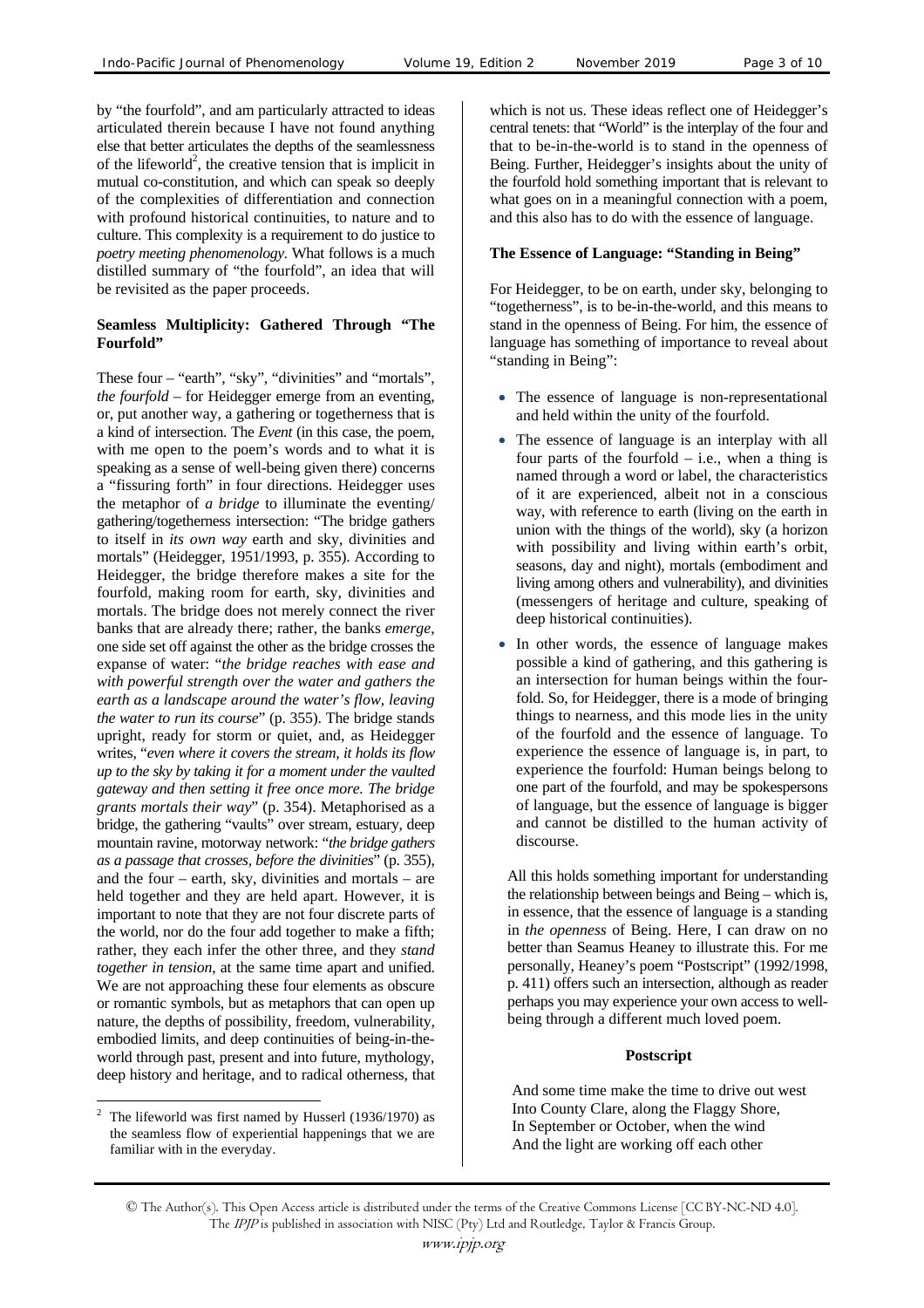So that the ocean on one side is wild With foam and glitter, and inland among stones The surface of a slate-grey lake is lit By the earthed lightning of a flock of swans, Their feathers roughed and ruffling, white on white, Their fully grown headstrong-looking heads Tucked or cresting or busy underwater. Useless to think you'll park and capture it More thoroughly. You are neither here nor there, A hurry through which known and strange things pass As big soft buffetings come at the car sideways And find the heart unlatched and blow it open.

In the interplay of earth, sky, divinities and human mortals *an openness is stirred up***,** or even "blown open". Heaney as poet appropriates language and "lets shine" our engagement with the fourfold. I am using this poem, that puts me in touch with well-being in a very palpable way, as one attempt to illustrate, using a contemporary instance of what Heidegger was pointing to: The interplay of the four is world as a mirror play, with ontological depths of a calling from radical otherness beyond our own limits. The essence of sky, earth and so on is more than just a concept of sky, earth, divinity, mortal, in that the essence "expresses a mode of being by which whatever-is reflects the world, the whole, in which it becomes what it is"(Vycinas, 1969, p. 226). As such, the poem calls forth a togetherness of:

- 1) Mortal: vulnerable embodiment and living among others;
- 2) Earth: living in the natural world, revealed through rock, storm, lake, ocean;
- 3) Sky: day, night, stars, sun and seasons, living through three ecstasies of time, past, present and future;
- 4) Divinities as messengers: callings of cultural heritage, and of what may be also seen here as light, joy, serenity, natural landscape, gusts of wind, mythical images, and so on.

However, it is important to stress that this is not mere image or symbol, but a primordial "being at one" with the four, a belonging that is very profound and which resonates through the poet's speaking. In Heidegger's words, this is "*to dwell, to be set at peace, to remain at peace within the free, the preserve, the free sphere that safeguards each thing in its essence*" (1951/1993, p. 351).

Accompanied by this philosophical foundation, it is possible to begin to reflect on what is here in my own relationship with the poem, and it opens up ideas about what poetry may tell us about well-being, and what poems may tell us about "the fourfold" in a more applied way:

• What is here in my relationship with the poem?

The fullness of the fourfold and openness of Being laid bare to what a poem calls forth creates a particular relational space where there is a possibility of "an eventing" , a resounding, a harkening.

• What does this tell me about well-being? The poem (and any poem that opens up a sense of well-being for me) holds a fullness of what comes to speak of well-being. The visibility of the deep sense of unity given of the fourfold is realised for me by the poem, and this includes well-being *felt*, as a sense, through engagement with poetry. Such experiential "deep togetherness" or gathering *is* well-being. Here well-being is a kind of pre-separated multiplicity, implicit before it is "patterned". Well-being as an interplay of messengers (divinities) and mortals answering each other's call, dwelling on the earth, under sun and stars and with the seasons: world is, in Heidegger's phrase, "an eventful mirror play of all four". He further holds that "*To preserve the fourfold, to save the earth, to receive the sky, to await the divinities, to initiate mortals – this fourfold preserving is the simple essence of dwelling*" (1951/ 1993, p. 360).

Well-being, as a particular kind of dwelling, is the kind of complex unity that Heidegger points to, and may be sensed as flow and rootedness, stillness and movement, peace and possibility, novelty and home, tranquillity, and aliveness (Todres & Galvin, 2010). The felt sense of this complex unity has inspired an existential theory of well-being as "dwelling-mobility" (Todres & Galvin, 2010). Although this is not the central focus of the present paper, a key point is that much loved poems that instil a sense of well-being as a complex unity provide a kind of personal access to the unity given by the fourfold. What goes on in such poems is the eventful mirror play of the simplicity of all four: divinities, mortals, sky and earth, a world given by them and brought into a poetic speaking. To elucidate these ideas further, the following questions are posed and my reflections on them offered: What does poetry open up and hold to speak of well-being? What is shown up and taking place within an experience of resonance with a poem?

#### **What Does Poetry Open Up and Hold to Speak of Well-Being?**

Certain poems have the capacity to hold and keep open, at the same time, a certain kind of unity: not a closed off or "totalising" whole, but a unity that oscillates, resonates in the multiplicity of a pre-separated lifeworld that can both hold and keep open the flow and aliveness of the pre-categorical. Here, the poem holds and opens up a particular resonance or sounding. Heidegger's ideas about the appropriation of language offer some insights here. Firstly, he holds that language is not a separate entity; it is not found outside the fourfold, but is within

<sup>©</sup> The Author(s). This Open Access article is distributed under the terms of the Creative Commons License [CC BY-NC-ND 4.0]. The IPJP is published in association with NISC (Pty) Ltd and Routledge, Taylor & Francis Group.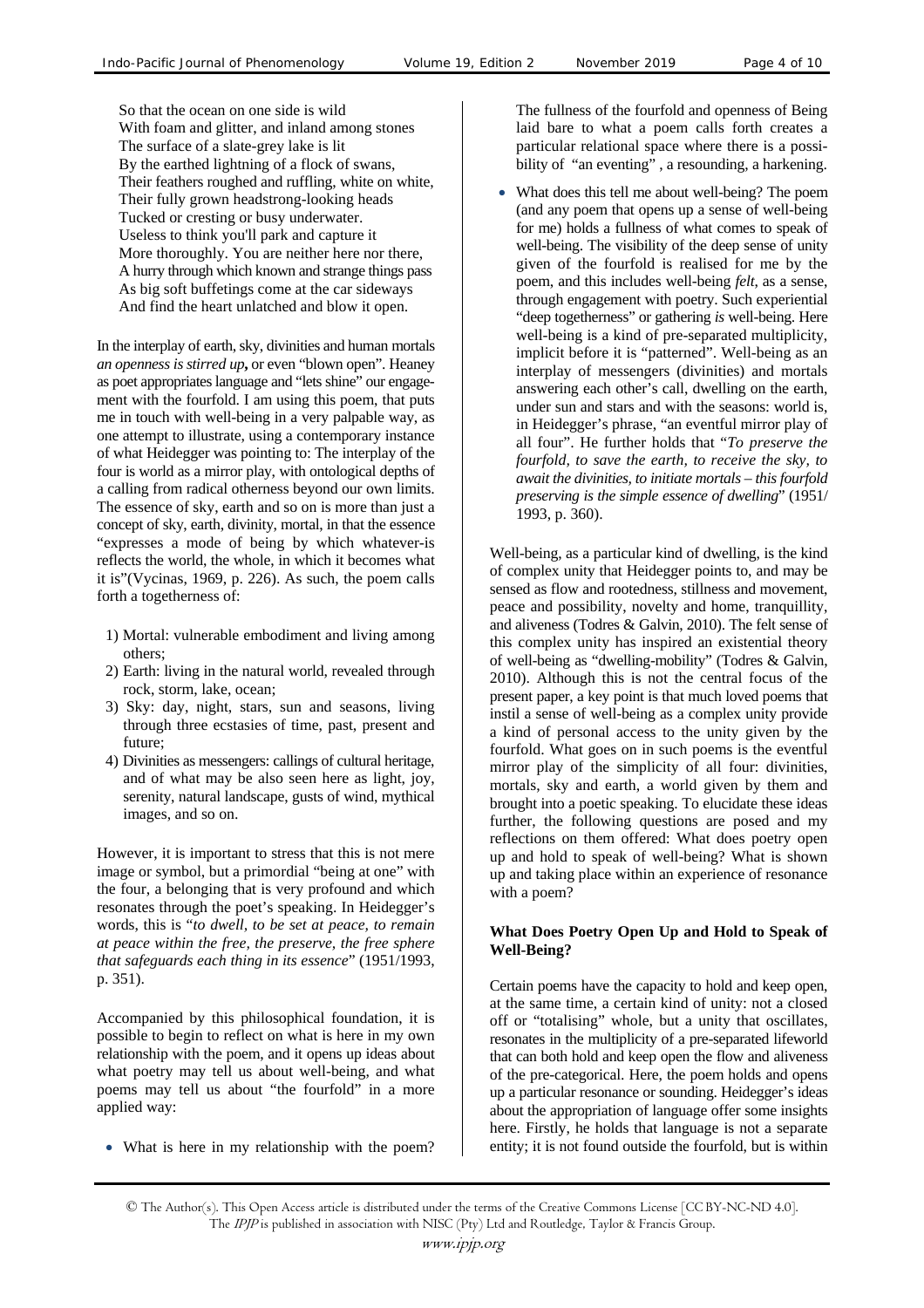the fourfold as a nearness that "lives" there<sup>3</sup>. Heidegger was concerned with the deeper roots of hearing and of saying that are much more complex than the physiology of hearing and a speaking that is beyond mere naming. Language for him is in relation to stillness or silence – the spoken and the unspoken and the relation between the two – and he uses the term "the peal of stillness", pointing to language as a primordial gathering that is soundless (White, 1978). As we are in-the-world, we exist within "that which is near", and, according to Heidegger, as soon as nearness is brought to consciousness through representation, then this nearness is made more distant, and can even be cut off or separated. But, conversely, there is a certain language, the kind of words and form found in poetry, which breaks this power of representation, that does not separate, but mediates apartness and brings things together, through a kind of unity. In other words, poetry mediates the shadow side of representation. However, more than this, Heidegger's ideas about the appropriation of language as "harkening" and "soundings" may be helpful to illuminate further. For Heidegger, all named things are interplays of the fourfold, "things" existing before they are named. "An entity speaks in its mode of existence and can be named through human speech, naming calls" (White, 1978). Heidegger explains this difficult idea through the example of an oak tree: "… the oak itself speaks in its presence, its presence can be named in language. The oak speaks to humans before humans speak about the oak through naming" (White, 1978). Within this ontological sense, human beings are always speaking, or "saying"; however, humans are in relation to a world full of entities, things of the earth, the sky, even divinities, human thinking, ideas, moods, and so on, and thus saying is not reduced to human discourse. Instead, saying takes place in a world in which entities can be *shown up as things in the gathering* of the fourfold: an entity can only be a thing if in relation to all parts of the fourfold (White, 1978). So here the appropriation of language makes possible a showing, a letting appear, a granting; and, within such disclosedness, some things are appearing and some are withdrawing, but even in their receding their presence is there. Within the essence of language not everything which can be spoken will be spoken; in the lighting up of an entity to show it as a thing, some of the relations with the fourfold remain hidden, are concealed and will remain unspoken in "the mystery of the word". So it is possible to argue that the essence of language holds the four together and, at the same time, holds them apart; they are both in tension and in harmony, chorus, as unity. Bringing things to nearness in this way "is a mirror-play of world" which encompasses the things that are in relationship to the constituents of the fourfold into a totality or unity, and at the same time it reflects "world", a complex fullness that is made visible.

#### 3 If it were outside in a transcendental way would be to think of it in a metaphysical framework.

 $\overline{a}$ 

#### **What is Shown Up and Taking Place Within the Resonance of a Poem?**

I am the locus of intersection between what the poem carries and transports as I attend to  $it - I$ , and all my historical and personal experience, along with what visits, harkens or calls. Therefore, the fullness of the fourfold and the emptiness of being open to what the poem calls forth makes a particular relational space in which there is the possibility of "an eventing", a resounding, a harkening. In this eventing, I come home to myself. In other words, the eventing makes possible a resonance with well-being as a kind of homecoming. It could be described as an experience of possibility and peace, rootedness and flow. Here the work of the poem makes a gathering; the poem holds the togetherness, in other words, keeps an opening and helps me not to seize what is called forth by analysis of my familiarity with its properties, but is both a connecting *with* and a different *than* in a mode of non-correspondence. Baker (2002), drawing on Gadamer, points specifically to this mode of non-correspondence:

A poem's expressiveness has to do with its opening a world to us. We recognise something there in its abiding – something lives, abides in the showing, … recognition is nothing to do with representation … [but] the presence of something meaningful and recognizable it its own right. (p. 150)

Building on these reflections, the emerging ideas can inform what is taking place in a much loved poem. There is me, there is what the poem calls forth, and there is the fourfold as "the togetherness of things". Well-being participates in this gathering. There is a fullness of the fourfold and the openness of stance: the relational space of an "emptiness–fullness" dimension. There is the poet's non-representational language that is up to the task of "sounding" the fourfold (a kind of resonance), wellbeing is connected to the fourfold, and this is faithful to Being, making possible a harkening of well-being as an experiential sense. So, there is a gathering, a unity and togetherness given by the fourfold, I am in there as a (mortal) embodied self with the poem, and well-being calls – as a pre-separated multiplicity. So far, so Heidegger.

However, what I want to introduce now is how, in the resonance with a poem, I know and understand something of well-being in its fullness and complexity, and this has to do with a moving, oscillating unity: an aliveness that resonates. In other words, poetry holds open what other language can cut off, and poetry *can move*. Heidegger helps us see how poetry "holds open", and perhaps there is also a *moving aliveness* emphasis here, implicit in Heidegger's "revealing concealing" – and particularly *the mystery that is held* by something lighting up but always appearing in relation to some-

<sup>©</sup> The Author(s). This Open Access article is distributed under the terms of the Creative Commons License [CC BY-NC-ND 4.0]. The IPJP is published in association with NISC (Pty) Ltd and Routledge, Taylor & Francis Group.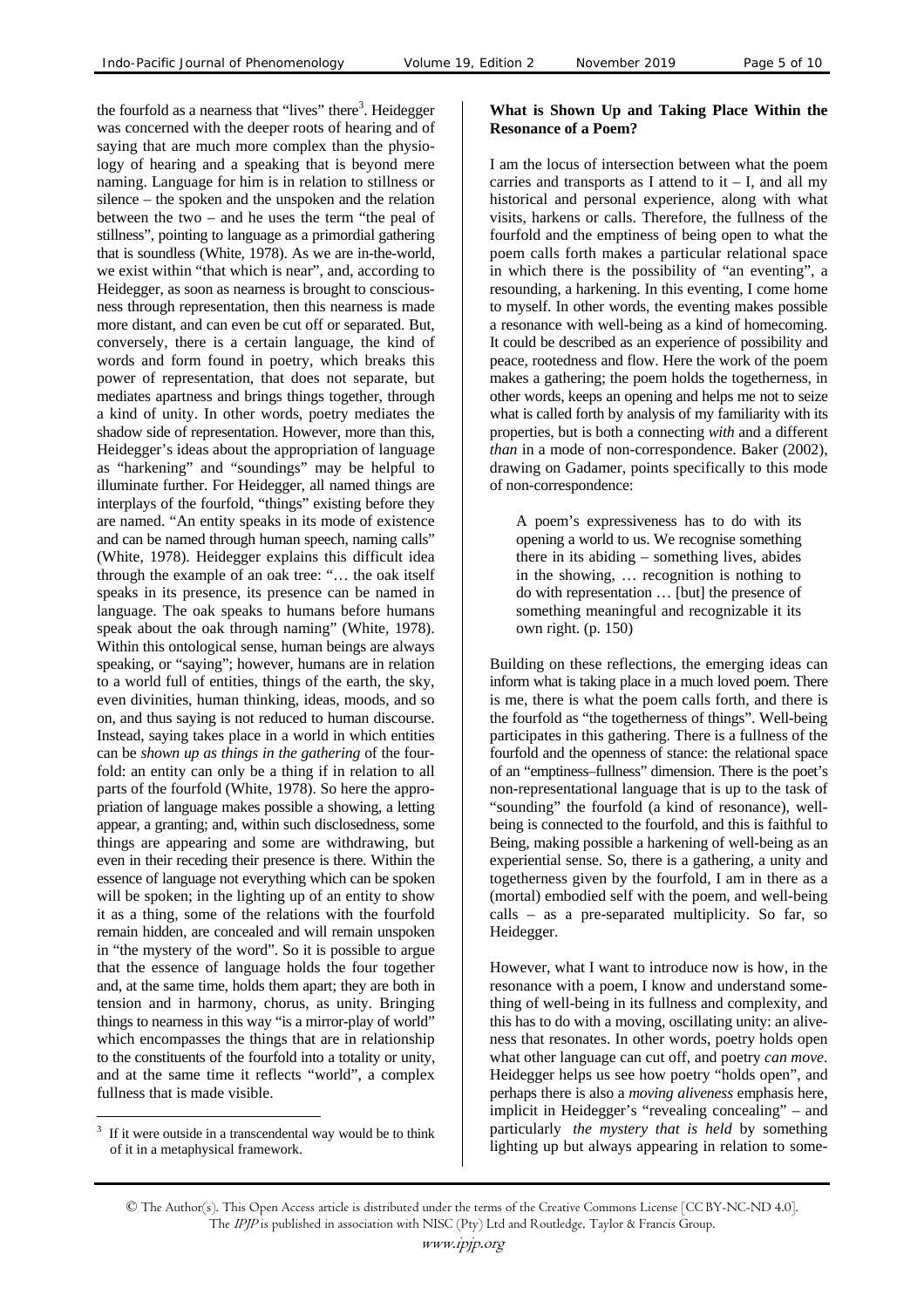thing receding, in the dark. *This mystery, held in the naming*, *in the appropriation of language*, is what makes possible a stepped down opening or openness to do with the words. This is why a poet's words are not frozen or totalising. Furthermore, the thing is there before it is named; for Heidegger, *its naming calls* it forward. However, what is missing in Heidegger's writings is an embodied *emphasis*. Yes, it is there implicitly, and as one of the four, mortal, but it is not emphasised by Heidegger, and it is absent in his discussions on the appropriation of language. Eugene Gendlin has, more recently, offered a way of seeing how bodily understanding is core in how words carry forward meaning in his philosophy of "entry into the implicit" (Gendlin, 1991, 1992, 1995, 1997, 2004)*.* Standing on Gendlin's work*, w*hen engaging with the poem I understand what is calling in a bodily felt way. This is a sensing of the fullness given by the fourfold. Gendlin's distinction from Heidegger is thus this embodied emphasis: the epistemic body sensing what the poet has appropriated through language. This nuanced distinction adds in something more that makes possible a moving aliveness, but this is in the bodily felt realm (Gendlin, 1992). Gendlin's work helps us to understand how there is a certain adequacy in poetry that gives access to a felt sense of well-being, and this is a moving aliveness where wellbeing is carried forward as a felt sense through a poem. Gendlin (1992) also helps to explore what *is in* the sounding, what makes human resonance with poetic words possible, and this has to do with the aliveness of the phenomena captured in the words, with what is held open, and with body, a sensing body. Here the embodied self is present with the poem, and any understanding is full of personal, tactile and historical references. It is the body that can gather the sense of fullness in a felt way. Such wholeness and multiplicity is open, alive, always on the way. If it were static, or a frozen wholeness, it would fall back into representation and cut off the experience. No words here are complete; rather, the words are not frozen or static, but open up a space and move (Gendlin, 2004). And it is in the moving aliveness that there is a carrying forward in the relational space between the poem and me. Possible meanings and horizons transcend all the patterns I may make of them, and I remain grounded in the multiple textures of an embodied world, bigger and deeper than any "thought that represents them" (Gendlin, 1997). In this creative tension, there is me, there is the poem, alive phenomena, and a togetherness that can carry forward well-being as an experience. The poem, and its language, is adequate for speaking of wholes and of gathering. Such gathering, unity or wholeness is attentive to the rich moving flow of the lifeworld, attentive to the thick pattern of knowing something, the holistic weave of living relationships, and thus holds a thickness of living, the known meeting the unknown: it is alive and ongoing. It is the epistemic body that is up to the task of intuiting and sensing this moving whole, and so forges a human connection with the poem

and makes possible the resonance with well-being as a homecoming.

In sum, poetry is thus adequate for speaking of wholes, of unfrozen, seamless, living wholes, thereby offering access to embodied relational knowledge. In other words, it has the potential to offer us a path to enter the deepest sense of well-being, which may be experienced as an alive sense of dwelling and mobility intertwined. Such embodied relational understanding carried by the poet's speaking is to know and understand something of the depths and complexities of human well-being *as a unity that resonates in multiplicity*. Heidegger gives us a foundation for the togetherness of all of this, poetry intuits the fourfold, and well-being is connected to the fourfold and participates.

#### **So What?**

Readers might ask how these reflections can be taken forward in our current time and culture. My stance is that these philosophical foundations help us to see why poets may tell us more about well-being than does the sole focus on the inner psychological world that has been the mainstay of research on well-being. Furthermore, all this troubles notions of both subjective wellbeing and objective well-being, as they have currently been conceptualised, and problematises research studies that seek to abstract and reify understandings of human well-being. Additionally, the specific philosophical foundations offered by both Heidegger and Gendlin present some limits to any discourses that privilege language alone or cognition on its own, presenting an epistemological challenge to emphases that do not go beyond *language alone* or *thinking alone*.

If it is possible for me to palpably experience wellbeing through personal engagement with poetry, then the question can be asked as to how those who are experiencing an absence of well-being can be brought to a place of vulnerable embodiment that has the potential to offer reconnection with a sense of wholeness and unity. Can poetry help reclaim such a sense of unity? Here I need briefly to caution that sensation is never alone and thought is never alone, and what might resonate for me personally will not necessarily prove resonant for another. However, our shared vulnerable heritage is central here: since the epistemic body is up to sensing moving wholes, and can powerfully intuit more than words can say, there exists the potential to forge a connection with, and resonate with, poetry (and also music, images, painting, sculpture and any other form of connecting with otherness, space, mood, body or temporality in ways that are both meaningful and experientially nourishing). This is not an active "doing"; rather, it is a particular form of attunement. Attunement that offers a profound sense of wholeness cannot be approached in an instrumental manner by health care practitioners, but it could be encouraged in an invita-

<sup>©</sup> The Author(s). This Open Access article is distributed under the terms of the Creative Commons License [CC BY-NC-ND 4.0]. The IPJP is published in association with NISC (Pty) Ltd and Routledge, Taylor & Francis Group.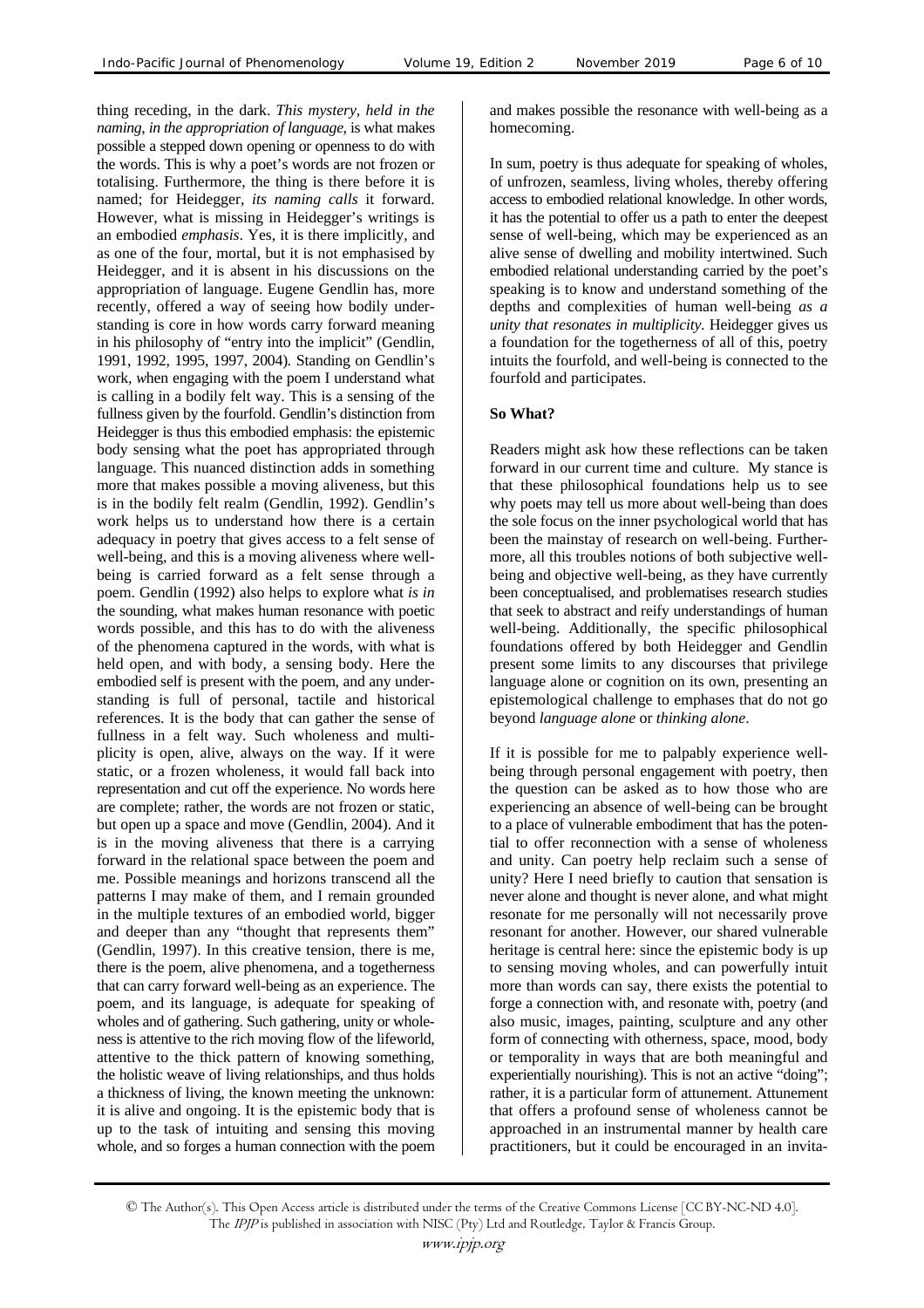tional way, where sensitising possibilities are opened up as part of care. The challenge is that, while each individual has to find her or his own invitation to resonance, whatever that might be, she or he can actively be encouraged to seek these well-being possibilities, and possibly to fall in love with a poem, or any other connecting force, be it music, dance, painting and so on. In the context of an increasingly reductionist health care system, these possibilities are important to hold onto, and invitations to them remain important, so that such well-being possibilities, that are not instrumental, are not lost altogether.

When people experience the extreme absence of wellbeing, they may feel fragmented, exiled, isolated, temporally frozen or stuck, temporally restless, agitated, alienated, or tortured in embodied ways, to name just a few variations (Galvin & Todres, 2013). Then the demanding challenge for the practitioner becomes how to help find some sort of settling or homecoming, or some kind of movement forward within such suffering. This might be through a variety of paths ranging from, for example, resolute anger and rage through to finding a letting-be-ness in spite of everything, and may, for example, include sadness, patience or resignation. A practitioner might be a companion on such a journey and might offer invitations to engage with particular poems or forms of imaginative life, leading the person to resources that, in themselves, productively offer a sense of solidarity or companionship. Poetry can fruitfully contribute here to "the quest of engagement with concrete experiences, in ways that point to more than words can say, and in ways that open up participation. Poetry reveals, poetry has the power to open up the unexpected … it allows access to vulnerability, courage, and truth telling. … This includes a *bearing witness* to diverse vicissitudes of life" (Galvin & Prendergast, 2016, p. xv). At a minimum, knowledge of others having born witness, or being in touch with multiple voices with shared experiences through poems, might offer solace in some circumstances whereby the practitioner acts as a guide, and can perhaps add to a supportive context with resources of this nature.

However, it is my view that there is the potential for something deeper. There is ample scope for practitioners in nursing, social work, psychology, counselling and psychotherapy to make use of poetically informed resources in order to guide people towards a portal to kinds of homecoming – in Hirschfield's words "gates to poetry" (1997), a portal to somewhere they might experience something of "the song of Being" as an adjunct to current treatments. There is already a significant and growing field of poetry/exemplars of the use of poetry in practice to draw upon that is of relevance to social justice, abject injustices, illness, well-being and health care. This movement offers a form of the evidential that is beyond just a third person view, as in our usual health care evidence, by importantly including both first

and second person perspectives that form fertile avenues for ethical care and resources for empathic capacity. A significant body of work across a wide disciplinary field continues to develop. For instance, Prendergast (2009, 2015) and Clement and Prendergast (2012) have scoped and bibliometrically systematised poetic material in accordance with the foremost ways in which poetry appears in the human science literature, and indicate the following forms:

- *Vox Theoria/Vox Poetica* poems about self and writing;
- *Vox Justitia –* poems about equity, equality, social justice, class, freedom;
- *Vox Identitatis*  poetry exploring self/participants' gender, race, sexuality;
- *Vox Custodia* poetry about caring, nursing, caregivers'/patients' experience;
- *Vox Procreator* poems of parenting, family, and/ or religion.

(Prendergast, 2015, p. 6)

Poetry may not be for everyone, but the exponential development of works and resources of this kind perhaps indicates that poetry holds particular value that can be embraced more generally in caring and therapeutic work.

The challenges outlined in the present paper point to why poetry is up to the task as a phenomenological project for understanding human well-being that includes a lifeworld grounding. Poetry is highly relevant to psychology, social science and health care, because it is a crucial form of "speaking" that is adequate for understanding well-being as a deep human resource. Poetry has the potential to bring together the buoyancy of mobility with the holding of dwelling as a source for what makes a sense of well-being possible (Todres & Galvin, 2010). Poetry opens a path to explore human creativity and well-being in ways that can perhaps mediate the enframements and fragmentations of our current culture (Heidegger, 1954/1977). In health care specifically, poetry has the potential to mediate aspects of a disciplinary culture that is overly technical and rational in its approach (Galvin & Todres, 2012). Without attention to poetry's riches, something important may be lost in my own discipline of nursing and within epistemology more generally. For poetry is an important portal to knowing something of well-being through access to embodied relational understanding (Galvin & Todres, 2010).

Hopefully, I have also pointed to how Heidegger has something important to offer in this regard with his critique of metaphysics and his insights into the unity of the fourfold poetised through language that he calls a pure speaking. In his later works (Heidegger, 1959/ 1971a; 1959/1971b), he wanted to loosen the hold of the representational and abstract character of language

<sup>©</sup> The Author(s). This Open Access article is distributed under the terms of the Creative Commons License [CC BY-NC-ND 4.0]. The IPJP is published in association with NISC (Pty) Ltd and Routledge, Taylor & Francis Group.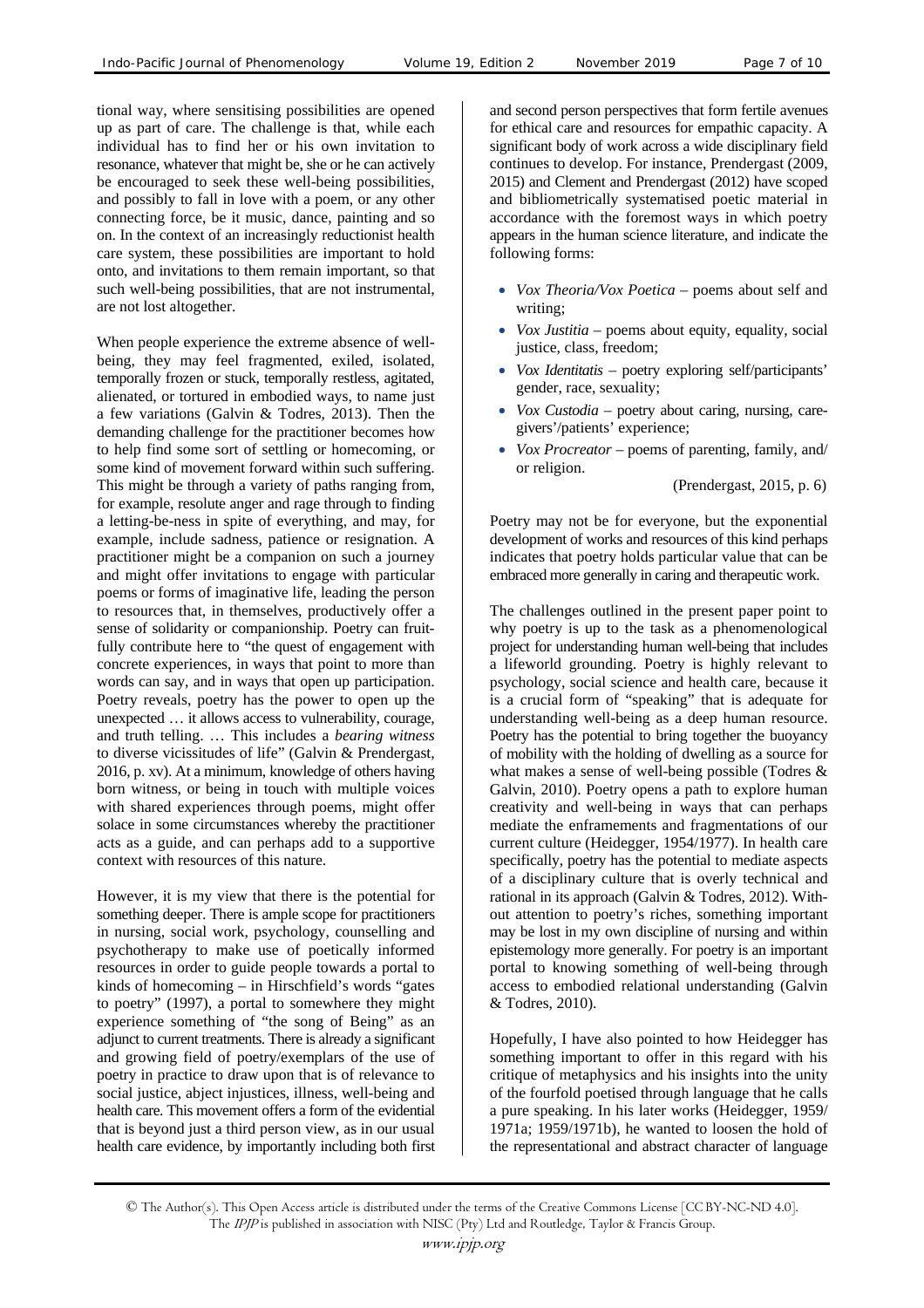inherited from the Greeks and dominant in Western scholarship, and this grounding opens up new insights about pathways to describing well-being as a human experience. Following Heidegger, well-being experience can be metaphorised as a "singing of the song of Being", and as such it is intertwined with a particular kind of dwelling (Young, 2000). Metaphorising well-being as "the song of Being", and pointing to the very act of engaging with a poem as enactment of a letting of something to appear, as opposed to a reproduction, I offer the following words from the *Commentaries on Living* (1956) of Krishnamurti, who notably held a mysterious relationship with silence. Silence is a particular emphasis within dwelling, but there may be other emphases, such as peacefulness, letting-be, a certain kind of attunement of settledness that constitutes an abiding in the world:

It was a long, wide canal, leading from the river into lands that had no water. The canal was higher than the river, and the water which entered it was controlled by a system of locks. It was peaceful along that canal; heavy-laden barges moved up and down it, and their white triangular sails stood out against the blue sky and the dark palms. It was a lovely evening, calm and free, and the water was very still. The reflections of the palms and of the mango trees were so sharp and clear that it was confusing to distinguish the actual from the reflection. The setting sun made the water transparent, and the glow of evening was on its face. The evening star was beginning to show among the reflections. The water was without a movement, and the few passing villagers, who generally talked so loud and long, were silent. Even the whisper among the leaves had stopped. From the meadow came some animal; it drank, and disappeared as silently as it had come. Silence held the land, it seemed to cover everything.

Noise ends, but silence is penetrating and without end. One can shut oneself off from noise, but there is no enclosure against silence; no wall can shut it out, there is no resistance against it. Noise shuts all things out, it is excluding and isolating; silence includes all things within itself. Silence, like love, is indivisible; it has no division of noise and silence. The mind cannot follow it or be made still to receive it. The mind that is made still can only reflect its own images, and they are sharp and clear, noisy in their exclusion. A mind that is made still can only resist, and all resistance is agitation. The mind that is still and not made still is ever experiencing silence; the thought, the word, is then within the silence, and not outside of it. It is strange how, in this silence, the mind is tranquil, with a tranquillity that is not formed. As tranquillity is not marketable, has no value, and is not usable, it has a quality of the pure, of the alone. That which can be used is soon worn out. Tranquillity does not begin or end, and a mind thus tranquil is aware of a bliss that is not the reflection of its own desire. (para. 1 & 2)

Here, Kristnamurti points to a particular kind of peacefulness and letting be that is a well-being resource. Finally, to conclude with a return to how poetry may offer a portal to a potential manifestation of well-being as dwelling-mobility, I leave the final words to a poem by Mary Oliver, "The Roses" (1983, p. 67).

> One day in summer when everything has already been more than enough the wild beds start exploding open along the berm of the sea; day after day you sit near them; day after day the honey keeps on coming in the red cups and the bees like amber drops roll in the petals: there is no end, believe me! to the inventions of summer, to the happiness your body is willing to bear.

#### **Referencing Format**

Galvin, K. T. (2019). Well-being through the poet's speaking: A reflective analysis of well-being through engagement with poetry underpinned by phenomenological philosophical ideas about language and poetry. *Indo-Pacific Journal of Phenomenology*, *19*(2), 10 pp. doi: 10.1080/20797222.2019.1679434

<sup>©</sup> The Author(s). This Open Access article is distributed under the terms of the Creative Commons License [CC BY-NC-ND 4.0]. The IPJP is published in association with NISC (Pty) Ltd and Routledge, Taylor & Francis Group.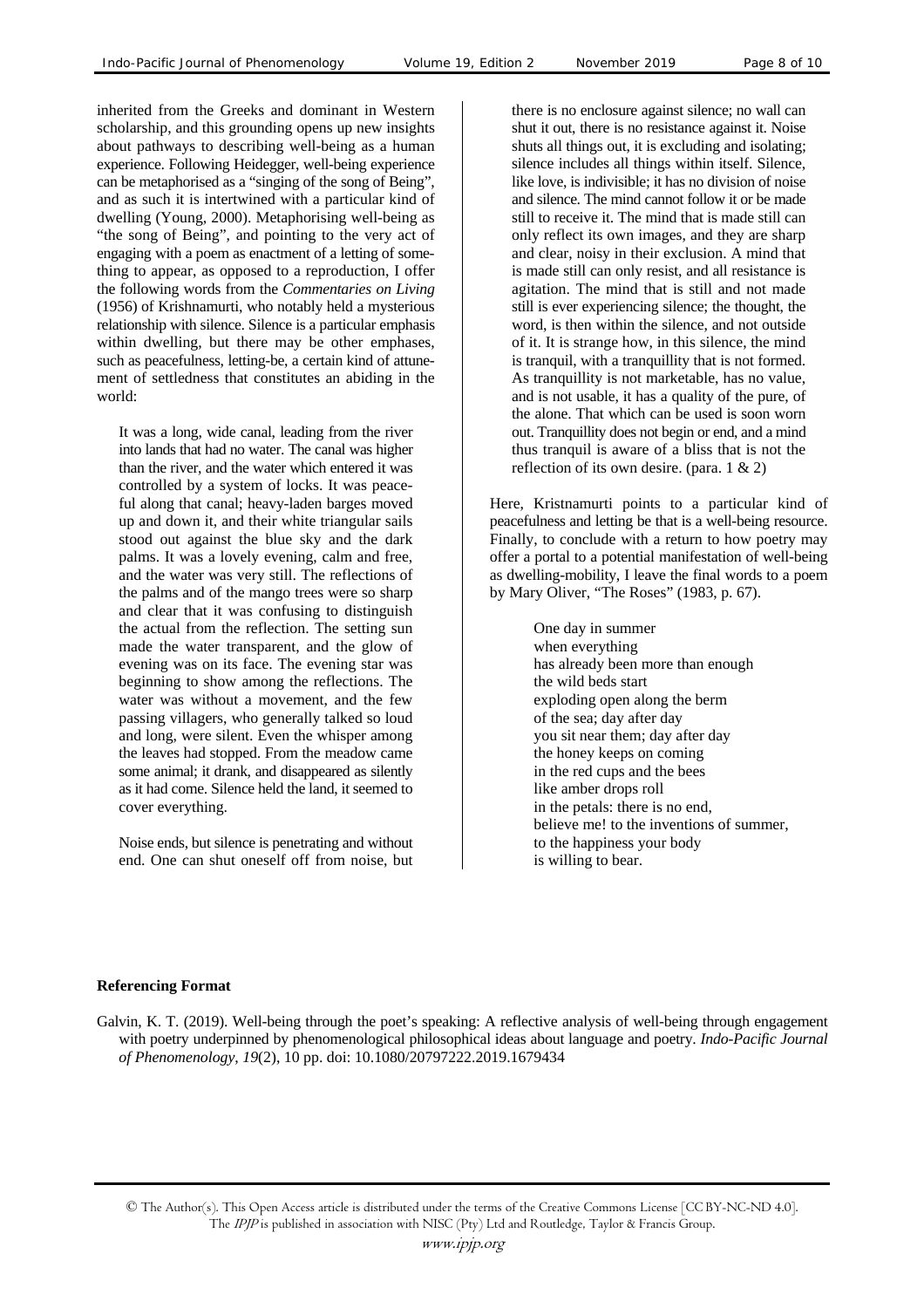#### **About the Author**

*Kathleen T. Galvin Professor of Nursing Practice University of Brighton United Kingdom*  E-mail address: K.Galvin@brighton.ac.uk



Kathleen Galvin is Professor of Nursing Practice at the University of Brighton in the UK.

Her work concerns the meaning of care, vulnerability and well-being, and she is currently examining what guides caring practices in marginal situations.

Both as a nurse and as a scholar, Professor Galvin's theoretical work and current empirical research is grounded in a keen interest in philosophy and phenomenology, and their import for health and social care. She is particularly interested in what we can learn from the arts for new insights about the human experience of well-being and its absence, and she aspires to contribute to fields concerned with how we can come to understand human experience both in well-being and in vulnerability.

While she is open to strong interdisciplinary influences, she is particularly interested in mining the breadth and depths of these explorations and research projects in order to bring back into nursing new insights for the meaning of care, relevant research methodologies, and epistemological frameworks that can enhance nursing practice, as well as health and social care practice and education.

Professor Galvin is developing "lifeworld led care", drawing on contributions to health related humanities disciplines and their relevance to practices in human services.

Widely published, she recently edited the *Routledge Handbook of Well-being* (2018).

## **References**

- Baker, J. M., Jr. (2002). Lyric as paradigm: Hegel and the speculative instance of poetry in Gadamer's hermeneutics. In R. J. Dostal (Ed.), *The Cambridge companion to Gadamer* (pp. 143–166). Cambridge, UK: Cambridge University Press.
- Clement, C., & Prendergast, M. (2012). Poetic inquiry: An annotated bibliography: Update, 2007-2012. Victoria, BC: Department of Curriculum and Instruction, University of Victoria.
- Critchley, P. (2004). *Martin Heidegger: Ontology and ecology* [e-book]. Available at https://www.academia.edu/705387/ Martin Heidegger Ontology and Ecology
- Galvin, K. T., & Prendergast, M. (Eds.). (2016). *Poetic inquiry II Seeing, caring, understanding: Using poetry as and for inquiry*. Rotterdam, The Netherlands: Sense Publishers.
- Galvin, K. T., & Todres, L. (2010). Research based empathic knowledge for nursing: A translational strategy for disseminating phenomenological research findings to provide evidence for caring practice. *International Journal of Nursing Studies*, *48*(4), 522–530. doi: 10.1016./j.i.jnurstu.2010.08.009
- Galvin, K. T., & Todres, L. (2012). *Caring and well-being: A lifeworld approach*. Abingdon, UK: Routledge.
- Gendlin, E. T. (1991). Thinking beyond patterns: Body, language, and situations. In B. den Ouden & M. Moen (Eds.), *The presence of feeling in thought* (pp. 21–151). New York, NY: Peter Lang.
- Gendlin, E. T. (1992). The primacy of the body, not the primacy of perception. *Man and World*, *25*(3-4), 341–353. doi: 10.1007/BF01252424

<sup>©</sup> The Author(s). This Open Access article is distributed under the terms of the Creative Commons License [CC BY-NC-ND 4.0]. The IPJP is published in association with NISC (Pty) Ltd and Routledge, Taylor & Francis Group.